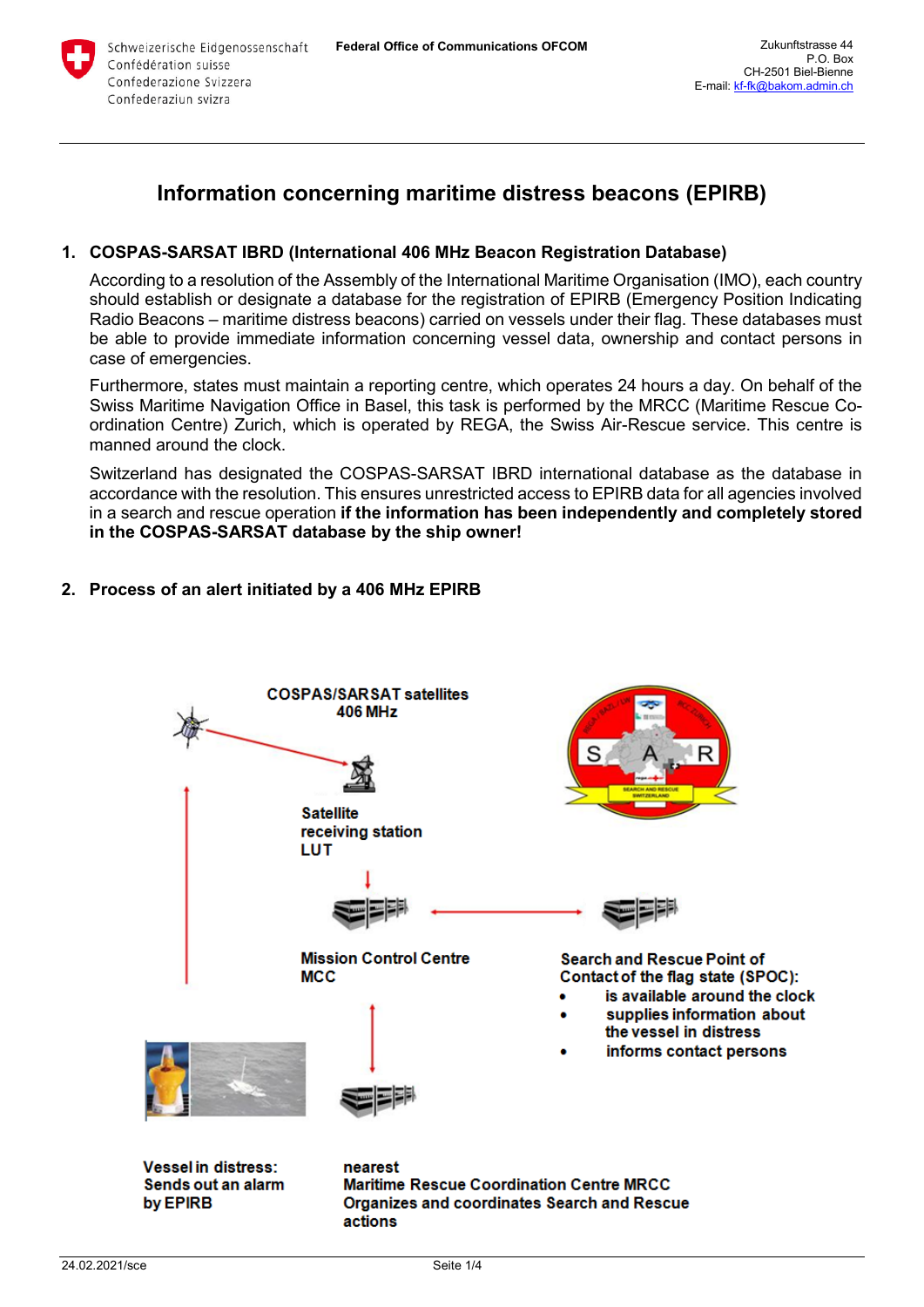The signals transmitted by an EPIRB, which are received by the COSPAS/SARSAT satellites, are relayed via a Local User Terminal (LUT) and Mission Control Centre (MCC) to the competent Maritime Rescue Coordination Centre (MRCC) nearest to the distress position.

The alert essentially contains only the MMSI number, which is programmed into the EPIRB and the distress position. No other indications are available to the MRCC in an alert report. The Search and Rescue Point of Contact (SPOC) of the MRCC responsible for the rescue action can then acquire all information from the password-protected database. The MRCC in the flag state offers support if clarification is required and supports the MRCC, which leads the rescue action.

If the alert is transmitted from a Swiss flagged vessel, the FMCC in Toulouse relays the alert to the MRCC, which is responsible for the sea region concerned, and to MRCC Zurich (flag state Switzerland). The latter can make contact with the contact person, acquire supporting information and details and forward them to the MRCC, which is responsible for search and rescue.

In order for the alerting process to function properly and effectively, it is essential that vessel's owners register the EPIRB on board their vessels in full in the IBRD and keep the data recorded in it up to date.

The details in COSPAS-SARSAT are naturally treated as highly confidential; they are used exclusively to ensure a rapid and effective process in the case of an alert with an EPIRB.

## **3. Process of registering an EPIRB by the owner / keeper**

In accordance with the decision of the Swiss Maritime Navigation Office (SSA) in Basel, owners of EPIRBs (Emergency Position Indicating Radio Beacons) must register these emergency radio beacons in the IBRD (International 406 MHz Beacon Registration Database) under their own responsibility.

The MMSI number allocated by OFCOM must be programmed into the  $\mathsf{EPIRB}^1.$  When an emergency radio beacon is purchased, the vessel owner receives programming instructions from the EPIRB provider. The data therein ensure that the EPIRB can be easily identified.

Via the link **[www.406registration.com](https://www.406registration.com/)**, the ship owner creates a personal user account in order to store the technical and personal data so that these are available to the MRCC. Updates and/or changes, as well as recording of routes or temporary deployment locations, are also possible.

#### If there is a satellite telephone on board the vessel, it is also advisable to register this information **in the database under the relevant section. If necessary, the vessel can be contacted directly by the emergency organisation.**

After registration, a data sheet with all stored information can be generated by the system, saved and printed in PDF format.

#### **This registration, as well as data administration, is free of charge.**

At regular intervals, the system sends a request for a data check. If the status is set to "OUT OF SER-VICE" or "out of operation", "stolen", "sold", "destroyed", "lost" or "replaced", no request will be sent. Please make sure to provide a valid e-mail address.

If a second-hand EPIRB is purchased, the registration process must be the same. The EPIRB must be recoded with the MMSI number assigned by OFCOM. If the previous owner has set the status of this EPIRB in the IBRD to "sold", the data at [www.406registration.com](http://www.406registration.com/) can be updated accordingly. Ask for the login data of the previous owner, as an EPIRB with the same HEX\_ID can only be registered once.

EPIRBs may not be carried on loan on another vessel unless they are temporarily registered to that other vessel and recoded accordingly (MMSI must match the vessel on which the EPIRB is carried). In such cases, the information in the IBRD must be updated.

Instructions for registration are available at [https://www.eda.admin.ch/content/dam/smno/de/docu](https://www.eda.admin.ch/content/dam/smno/de/documents/IBRD-Kurzanleitung-DE.pdf)[ments/IBRD-Kurzanleitung-DE.pdf](https://www.eda.admin.ch/content/dam/smno/de/documents/IBRD-Kurzanleitung-DE.pdf) [only available in German]

-

<sup>1</sup> <http://www.cospas-sarsat.int/en/documents-pro/beacon-regulations-handbook>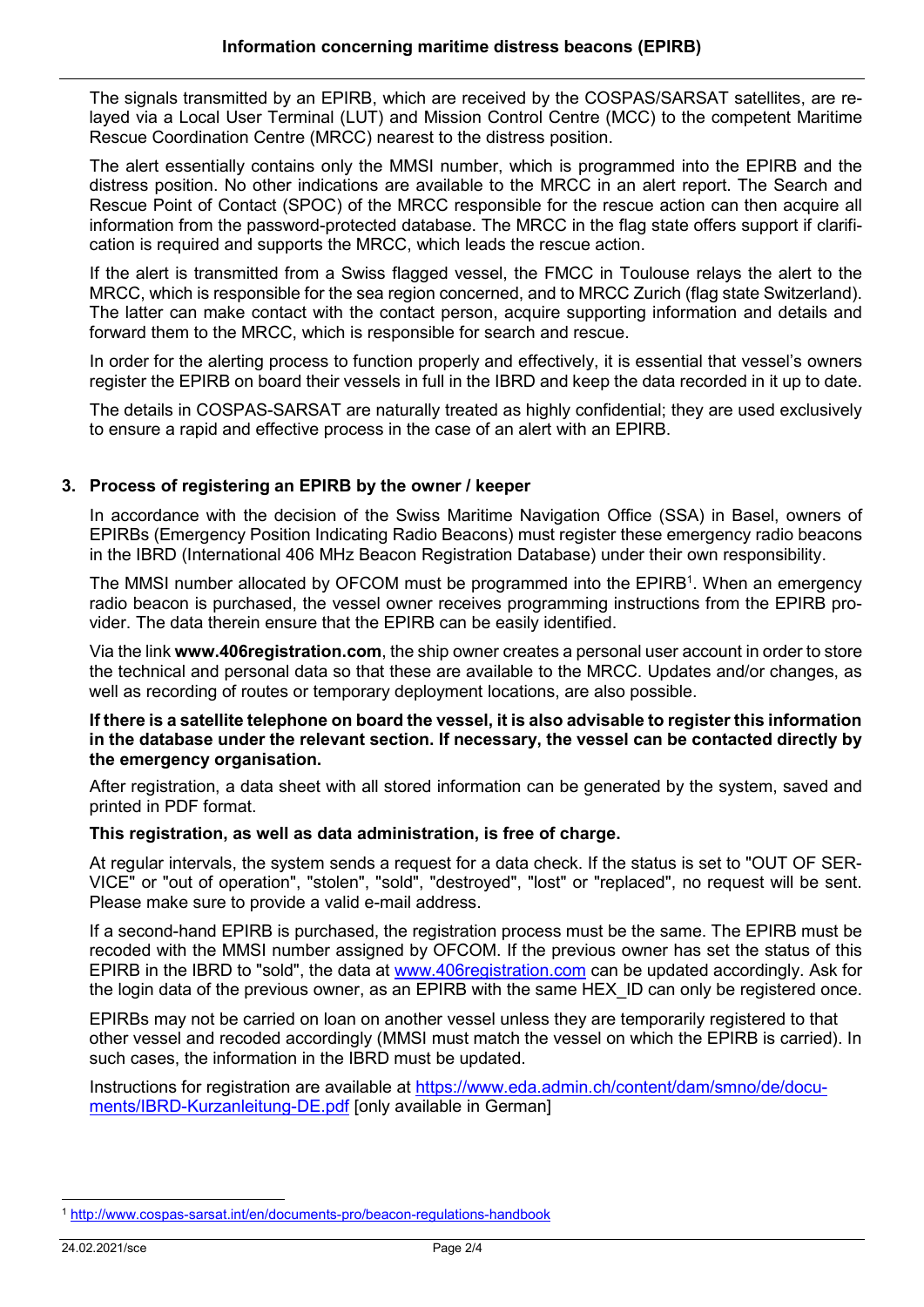### **4. Cancellation of a false alarm**

If it is discovered on a Swiss-flagged vessel that an EPIRB has been activated by mistake, the SRR (Search and Rescue Region) in whose waters the vessel is located must be informed immediately via the nearest MRCC. The EPIRB must be deactivated. The MRCC must be informed using the available means of communication in accordance with the procedure laid down in the radio regulations (e.g. channel 16). Please inform the MRCC that the alarm is a false alarm so that the rescue can be stopped. Without this message, a rescue will be triggered.

If no contact can be established with the MRCC, please inform the MRCC Switzerland.

The telephone number of the Operations Centre is +41 58 654 39 38 or +41 33 333 33 33

MRCC Zurich requires the following information:

MMSI, call sign, vessel name, current position of the vessel, name of the reporting person.

The MRCC Zurich immediately informs the responsible MRCC in the corresponding Search and Rescue Region (SRR).